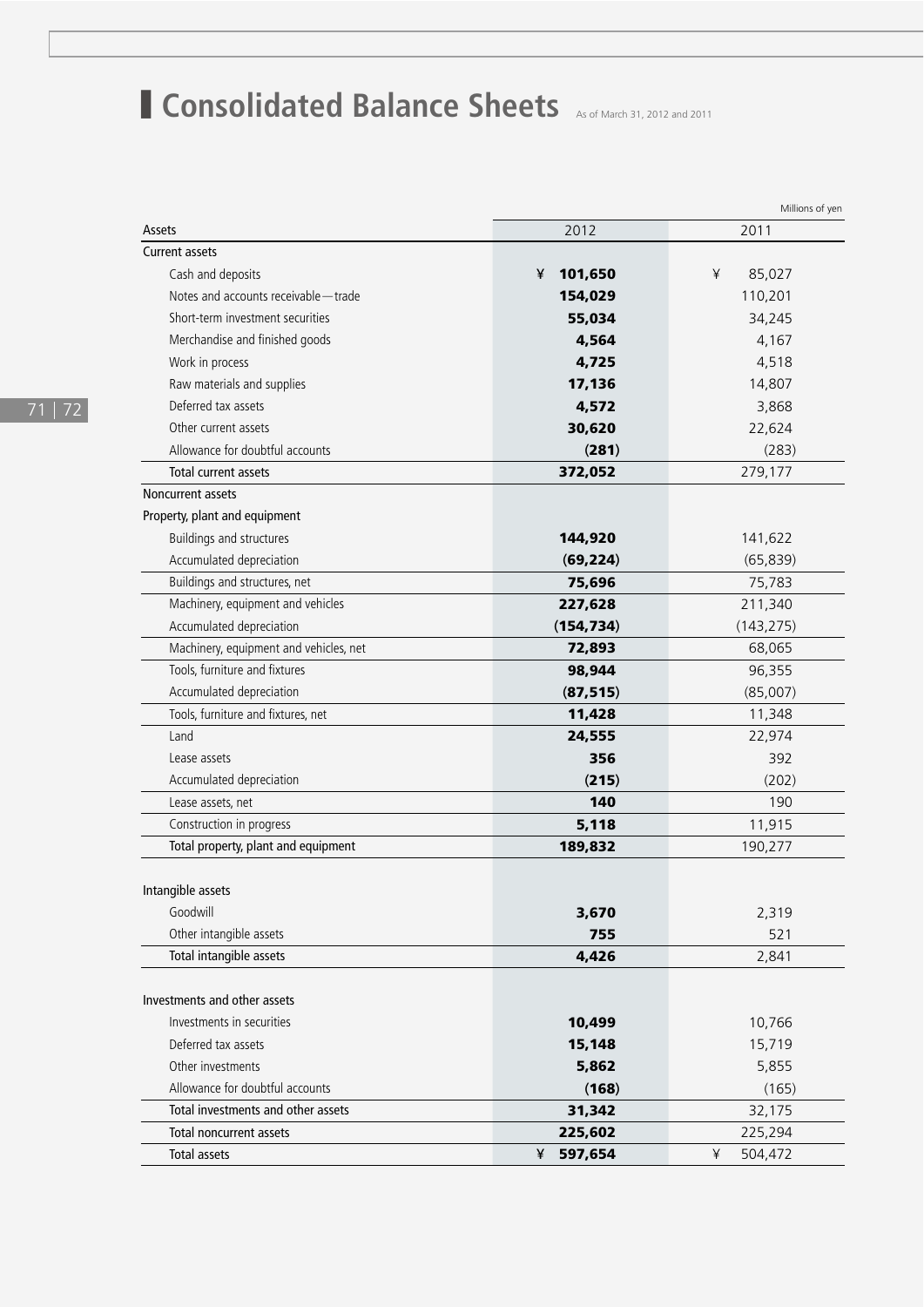|                                                                        |              | ivillions of yen |
|------------------------------------------------------------------------|--------------|------------------|
| Liabilities and net assets                                             | 2012         | 2011             |
| <b>Current liabilities</b>                                             |              |                  |
| Notes and accounts payable-trade                                       | 158,305<br>¥ | ¥<br>110,225     |
| Short-term loans payable                                               | 16,282       | 7,246            |
| Current portion of long-term loans payable                             | 35,181       | 11,500           |
| Accrued expenses                                                       | 37,771       | 31,723           |
| Income taxes payable                                                   | 4,527        | 3,518            |
| Provision for product warranties                                       | 1,478        | 1,515            |
| Provision for bonuses to directors and corporate auditors              | 191          | 233              |
| Asset retirement obligation                                            |              | 3                |
| Other current liabilities                                              | 18,465       | 19,316           |
| <b>Total current liabilities</b>                                       | 272,204      | 185,282          |
| Noncurrent liabilities                                                 |              |                  |
| Long-term loans payable                                                | 103,918      | 94,244           |
| Allowance for employee retirement benefits                             | 26,141       | 23,094           |
| Provision for retirement benefits for directors and corporate auditors | 860          | 997              |
| Asset retirement obligation                                            | 323          | 320              |
| Other noncurrent liabilities                                           | 3,857        | 3,539            |
| <b>Total noncurrent liabilities</b>                                    | 135,101      | 122,196          |
| <b>Total liabilities</b>                                               | 407,306      | 307,479          |
| Net assets                                                             |              |                  |
| Shareholders' equity                                                   |              |                  |
| Capital stock                                                          | 8,400        | 8,400            |
| Capital surplus                                                        | 9,098        | 9,098            |
| Retained earnings                                                      | 176,630      | 176,177          |
| Treasury stock                                                         | (4, 675)     | (4,675)          |
| Total shareholders' equity                                             | 189,454      | 189,001          |
| Accumulated other comprehensive income                                 |              |                  |
| Net unrealised gains on other securities                               | 785          | 657              |
| Foreign currency translation adjustment                                | (29, 224)    | (24, 594)        |
| Total accumulated other comprehensive income                           | (28, 439)    | (23, 936)        |
| Subscription rights to shares                                          | 972          | 872              |
| Minority interests                                                     | 28,360       | 31,055           |
| Total net assets                                                       | 190,347      | 196,992          |
| Total liabilities and net assets                                       | 597,654<br>¥ | 504,472<br>¥     |
|                                                                        |              |                  |

Millions of yen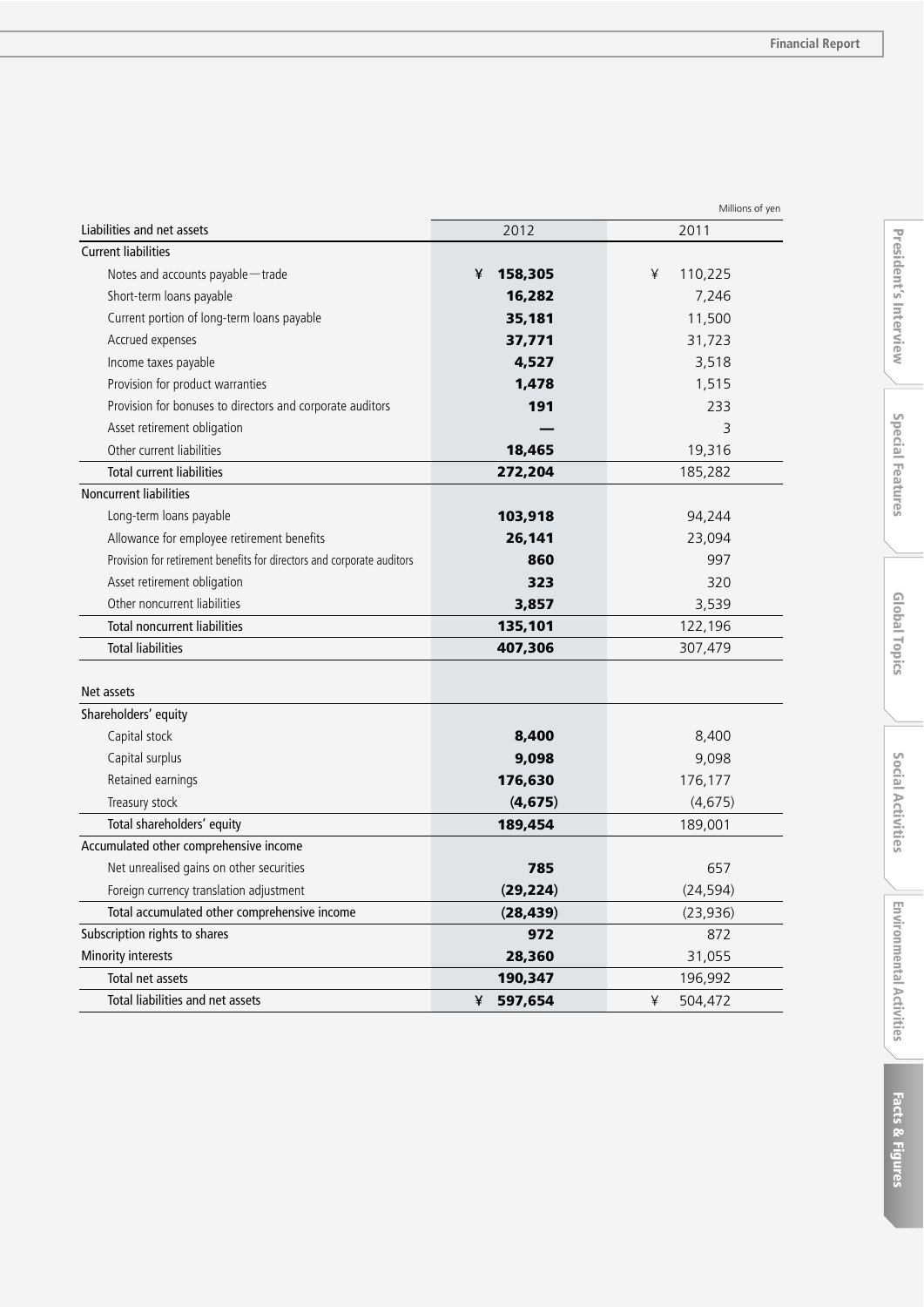## **■ Consolidated Statements of Income and Consolidated Statements of Comprehensive Income**

For the years ended March 31, 2012 and 2011

Consolidated Statements of Income

|                                                                                 |              | Millions of yen |
|---------------------------------------------------------------------------------|--------------|-----------------|
|                                                                                 | 2012         | 2011            |
| Net sales                                                                       | ¥<br>964,295 | ¥<br>983,727    |
| Cost of sales                                                                   | 885,098      | 895,076         |
| Gross profit                                                                    | 79,196       | 88,650          |
| Selling, general and administrative expenses                                    |              |                 |
| Transportation and warehousing expenses                                         | 6,762        | 6,738           |
| Salaries and bonuses                                                            | 19,876       | 18,099          |
| Welfare expenses                                                                | 3,682        | 3,357           |
| Retirement benefit expenses                                                     | 915          | 783             |
| Provision for bonuses to directors and corporate auditors                       | 204          | 248             |
| Provision for directors' retirement benefits                                    | 308          | 381             |
|                                                                                 |              |                 |
| Taxes and dues                                                                  | 1,437        | 1,559           |
| Depreciation                                                                    | 3,042        | 2,720           |
| Research and development expenses                                               | 1,839        | 1,434           |
| Amortisation of goodwill                                                        | 1,413        | 1,115           |
| Other selling, general and administrative expenses                              | 18,804       | 15,354          |
| Total selling, general and administrative expenses                              | 58,286       | 51,793          |
| Operating income                                                                | 20,910       | 36,856          |
| Non-operating income                                                            |              |                 |
| Interest income                                                                 | 1,334        | 1,090           |
| Dividends income                                                                | 55           | 43              |
| Rental income on noncurrent assets                                              | 784          | 776             |
| Equity in net earnings of affiliates                                            | 1,177        | 1,670           |
| Gain on valuation of derivatives                                                | 36           | 302             |
| Other non-operating income                                                      | 5,523        | 4,224           |
| Total non-operating income                                                      | 8,913        | 8,107           |
| Non-operating expenses                                                          |              |                 |
| Interest expenses                                                               | 1,766        | 1,674           |
| Loss on disposal of noncurrent assets                                           | 664          | 514             |
| Depreciation                                                                    | 1,163        | 1,071           |
| Foreign exchange losses                                                         | 120          | 3,675           |
| Other non-operating expenses                                                    | 2,882        | 2,001           |
| Total non-operating expenses                                                    | 6,598        | 8,937           |
| Ordinary income                                                                 | 23,225       | 36,027          |
| <b>Extraordinary loss</b>                                                       |              |                 |
| Loss from disaster                                                              | 3,288        | 1,866           |
| Loss on valuation of investment securities                                      |              | 291             |
| Amount from application of accounting standard for asset retirement obligations |              | 254             |
| Total extraordinary loss                                                        | 3,288        | 2,412           |
| Income before income taxes                                                      | 19,937       | 33,615          |
| Income taxes-current                                                            | 11,738       | 13,303          |
| Income taxes-deferred                                                           | (325)        | 302             |
| Total income taxes                                                              | 11,412       | 13,605          |
| Net income before minority interests                                            | 8,524        | 20,009          |
| Minority interest in net income of subsidiaries                                 | 5,291        | 8,542           |
| Net income                                                                      | ¥<br>3,232   | ¥<br>11,466     |
|                                                                                 |              |                 |
| Consolidated Statements of Comprehensive Income                                 |              |                 |
|                                                                                 |              |                 |
| Net income before minority interests                                            | ¥<br>8,524   | ¥<br>20,009     |
| Other comprehensive income                                                      |              |                 |
| Net unrealised gains (losses) on other securities                               | 126          | (159)           |
| Foreign currency translation adjustments                                        | (4,690)      | (8, 557)        |
| Amount corresponding to equity interest in equity method affiliates             | (174)        | (511)           |
| Total other comprehensive income                                                | (4,738)      | (9,227)         |
| Comprehensive income                                                            | 3,786        | 10,781          |
| (Breakdown)                                                                     |              |                 |
| Comprehensive income attributable to parent company shareholders                | (1,269)      | 4,509           |
| Comprehensive income attributable to minority shareholders                      | 5,056        | 6,272           |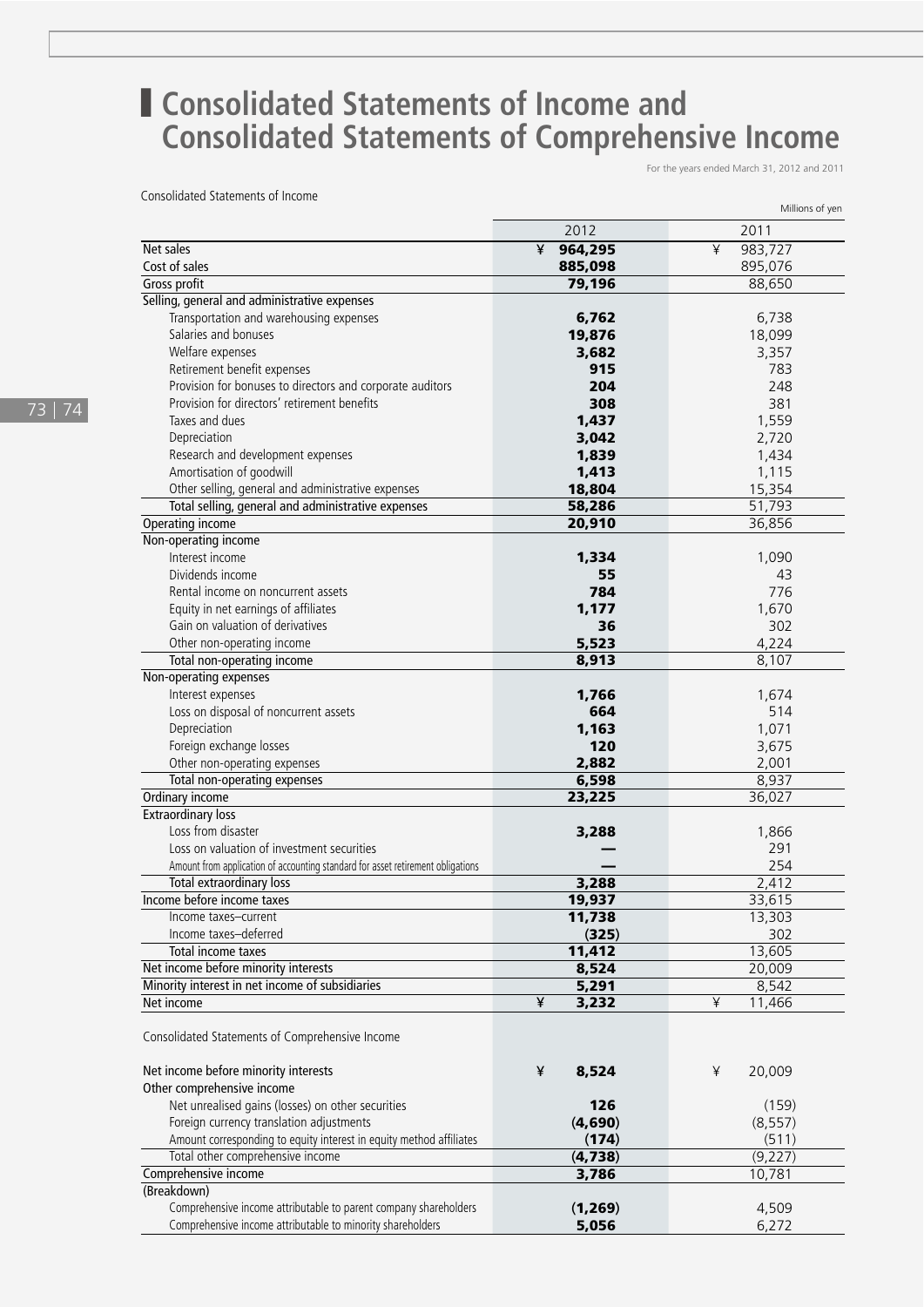## ■ **Consolidated Statements of Changes in Net Assets**

For the years ended March 31, 2012 and 2011

|                                        | Millions of yen |              |
|----------------------------------------|-----------------|--------------|
|                                        | 2012            | 2011         |
| Shareholders' equity                   |                 |              |
| Capital stock                          |                 |              |
| Balance at beginning of year           | ¥<br>8,400      | ¥<br>8,400   |
| Changes of items during the year       |                 |              |
| Total changes of items during the year |                 |              |
| Balance at end of year                 | 8,400           | 8,400        |
| Capital surplus                        |                 |              |
| Balance at beginning of year           | 9,098           | 9,106        |
| Changes of items during the year       |                 |              |
| Disposal of treasury stock             |                 | (7)          |
| Total changes of items during the year |                 | (7)          |
| Balance at end of year                 | 9,098           | 9,098        |
| <b>Retained earnings</b>               |                 |              |
| Balance at beginning of year           | 176,177         | 167,679      |
| Changes of items during the year       |                 |              |
| Dividends from surplus                 | (2,779)         | (2,969)      |
| Net income                             | 3,232           | 11,466       |
| Total changes of items during the year | 453             | 8,497        |
| Balance at end of year                 | 176,630         | 176,177      |
| Treasury stock                         |                 |              |
| Balance at beginning of year           | (4, 675)        | (3,926)      |
| Changes of items during the year       |                 |              |
| Purchase of treasury stock             | (0)             | (759)        |
| Disposal of treasury stock             |                 | 10           |
| Total changes of items during the year | (0)             | (748)        |
| Balance at end of year                 | (4, 675)        | (4,675)      |
| Total shareholders' equity             |                 |              |
| Balance at beginning of year           | 189,001         | 181,260      |
| Changes of items during the year       |                 |              |
| Dividends from surplus                 | (2,779)         | (2,969)      |
| Net income                             | 3,232           | 11,466       |
| Purchase of treasury stock             | (0)             | (759)        |
| Disposal of treasury stock             |                 | 2            |
| Total changes of items during the year | 453             | 7,740        |
| Balance at end of year                 | ¥<br>189,454    | ¥<br>189,001 |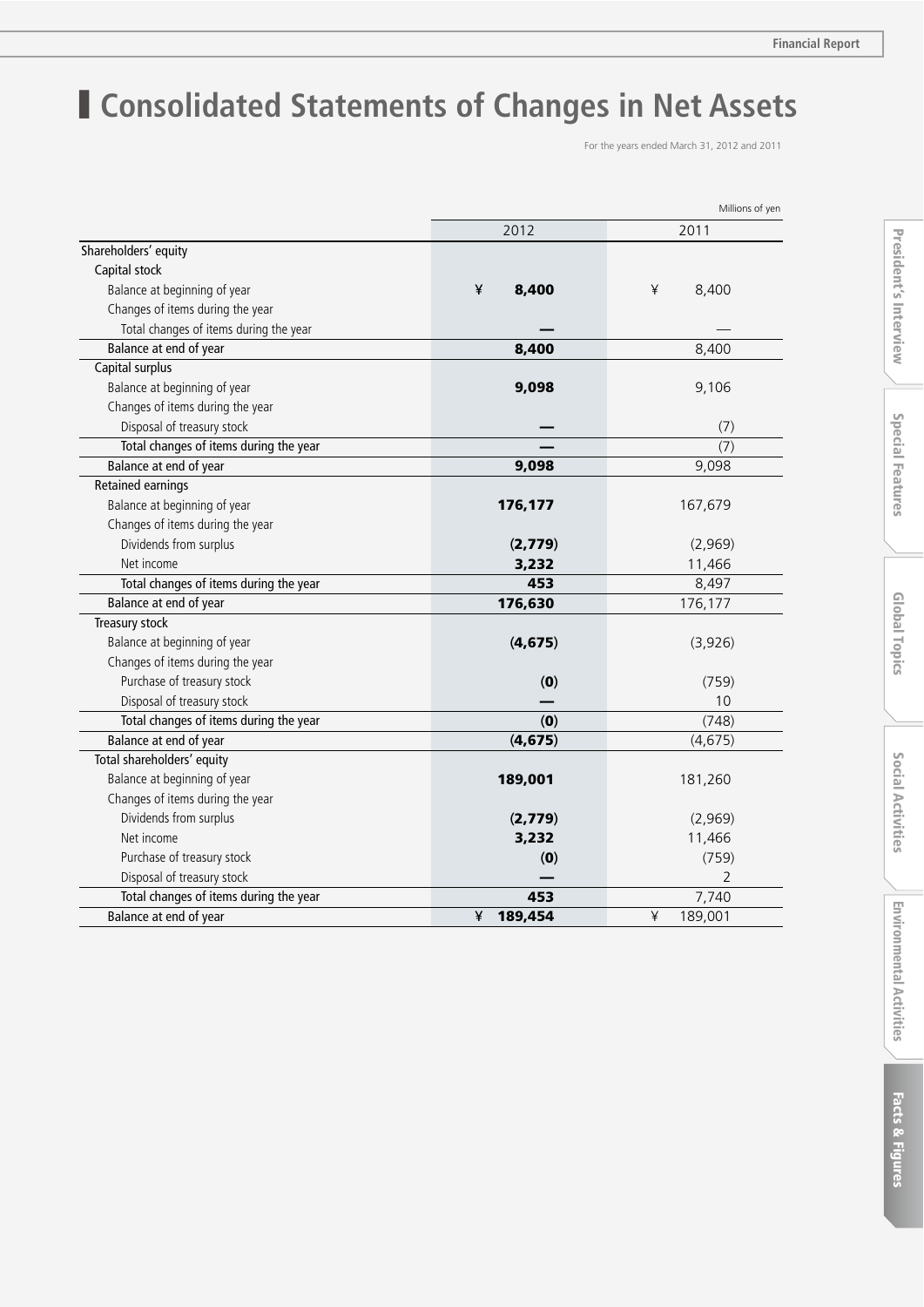|                                                                      | Millions of yen |                |
|----------------------------------------------------------------------|-----------------|----------------|
|                                                                      | 2012            | 2011           |
| Accumulated other comprehensive income                               |                 |                |
| Net unrealised gains on other securities                             |                 |                |
| Balance at beginning of year                                         | ¥<br>657        | ¥<br>816       |
| Changes of items during the year                                     |                 |                |
| Net changes of items other than shareholders' equity during the year | 127             | (158)          |
| Total changes of items during the year                               | 127             | (158)          |
| Balance at end of year                                               | 785             | 657            |
| Foreign currency translation adjustment                              |                 |                |
| Balance at beginning of year                                         | (24, 594)       | (17, 795)      |
| Changes of items during the year                                     |                 |                |
| Net changes of items other than shareholders' equity during the year | (4, 630)        | (6, 798)       |
| Total changes of items during the year                               | (4, 630)        | (6, 798)       |
| Balance at end of year                                               | (29, 224)       | (24, 594)      |
| Total accumulated other comprehensive income                         |                 |                |
| Balance at beginning of year                                         | (23, 936)       | (16, 978)      |
| Changes of items during the year                                     |                 |                |
| Net changes of items other than shareholders' equity during the year | (4,502)         | (6, 957)       |
| Total changes of items during the year                               | (4, 502)        | (6, 957)       |
| Balance at end of year                                               | (28, 439)       | (23, 936)      |
| Subscription rights to shares                                        |                 |                |
| Balance at beginning of year                                         | 872             | 625            |
| Changes of items during the year                                     |                 |                |
| Net changes of items other than shareholders' equity during the year | 99              | 246            |
| Total changes of items during the year                               | 99              | 246            |
| Balance at end of year                                               | 972             | 872            |
| Minority interests                                                   |                 |                |
| Balance at beginning of year                                         | 31,055          | 31,637         |
| Changes of items during the year                                     |                 |                |
| Net changes of items other than shareholders' equity during the year | (2,695)         | (582)          |
| Total changes of items during the year                               | (2,695)         | (582)          |
| Balance at end of year                                               | 28,360          | 31,055         |
| Total net assets                                                     |                 |                |
| Balance at beginning of year                                         | 196,992         | 196,545        |
| Changes of items during the year                                     |                 |                |
| Dividends from surplus                                               | (2,779)         | (2,969)        |
| Net income                                                           | 3,232           | 11,466         |
| Purchase of treasury stock                                           | (0)             | (759)          |
| Disposal of treasury stock                                           |                 | $\overline{2}$ |
| Net changes of items other than shareholders' equity during the year | (7,098)         | (7, 293)       |
| Total changes of items during the year                               | (6, 645)        | 447            |
| Balance at end of year                                               | ¥<br>190,347    | ¥<br>196,992   |